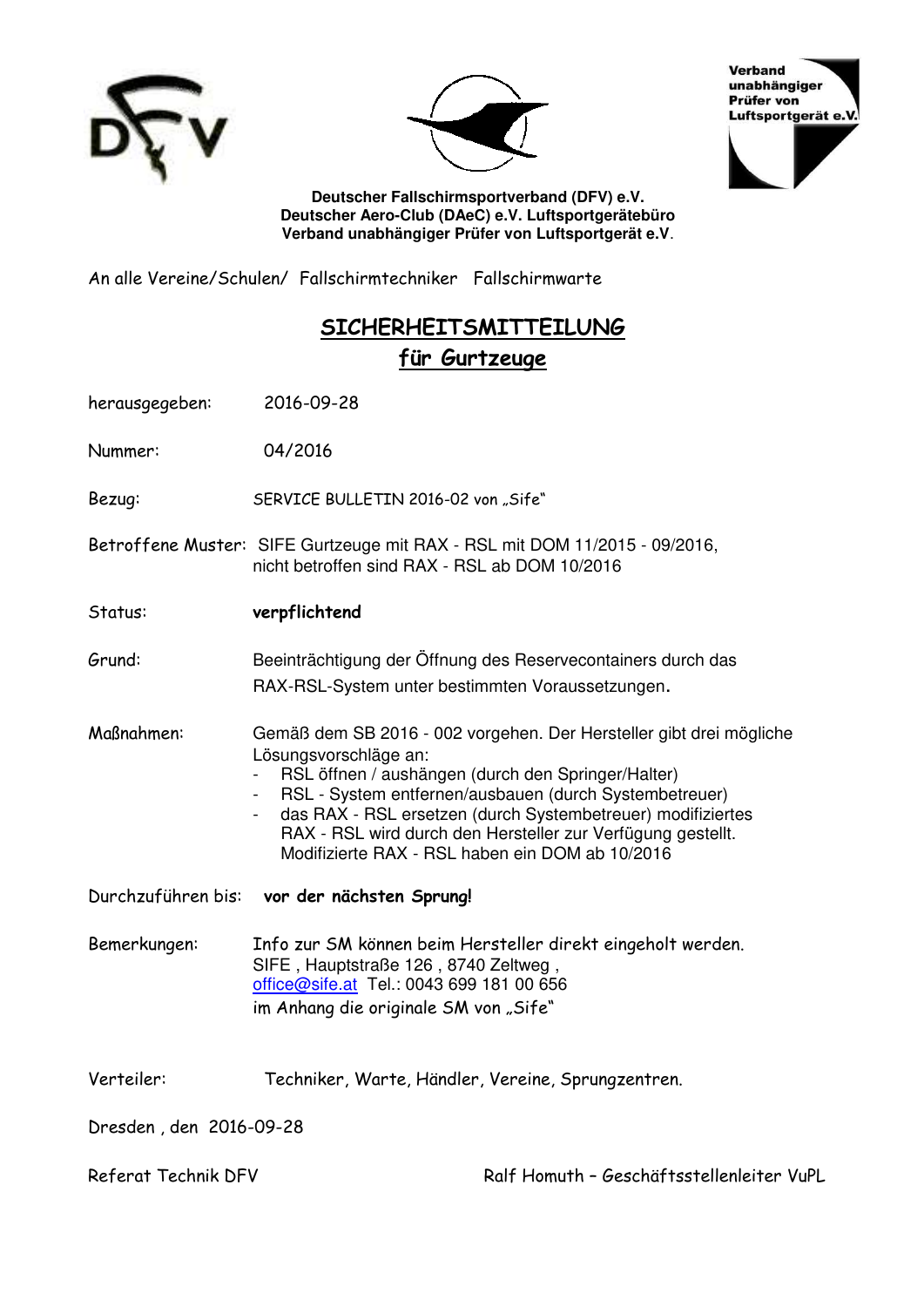

### ÖSTERREICHISCHER AERO-CLUB

SEKTION FAA Blattgasse 6, A-1030 WIEN

Sicherheitsmitteilung SM160901

**Datum:** 26.09.2016

**Bezug:** Service Bulletin 2016-002

**Betroffene Muster:** SIFE Gurtzeuge mit **RAX-RSL DOM 11/2015-09/2016**, nicht betroffen sind RAX-RSL ab DOM 10/2016

**Status:** vor dem nächsten Sprung

**Grund:**

Beeinträchtigung der Öffnung des Reservecontainers durch das RAX-RSL System unter bestimmten Voraussetzungen.

#### **Maßnahme:**

Gemäß dem SB 2016-002 vorgehen.

Der Hersteller gibt drei mögliche Lösungsvorschläge an:

- a) RSL öffnen/aushängen (durch den Springer/Halter)
- b) RSL-System entfernen/ausbauen (durch Systembetreuer)
- c) Das RAX-RSL ersetzen (durch Systembetreuer) modifiziertes RAX-RSL wird durch den Hersteller zur Verfügung gestellt.

Modifizierte RAX-RSL haben ein DOM ab 10/2016. Nähere Infos:

> **SIFE Hauptstrasse 126 8740 Zeltweg office@sife.at 0043 699 181 00 656**

**Verteiler:** Systembetreuer, Vereine/Clubs/Schulen, Sektionsleiter, Händler,

OeAC-FS-4859

FAA Aeroclub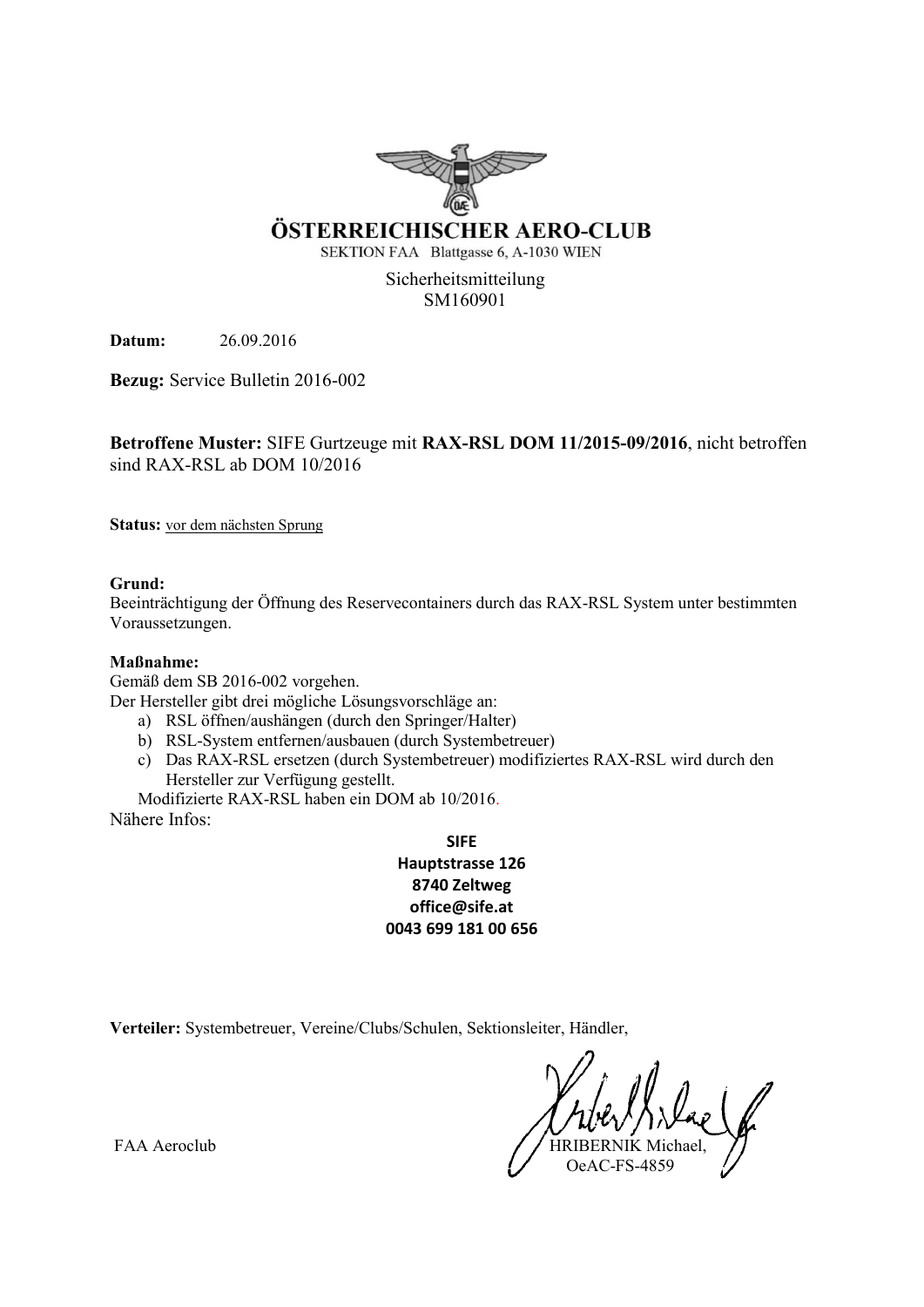

Diana Duschek **I** Factory Spittelauer Lände 7/15 Hauptstrasse 126 A-1090 Wien **A-8740 Zeltweg** UID: ATU68019459 +43 699 18100656 [www.sife.at](http://www.sife.at/) +43 676 7602482

# **Service Bulletin 2016-002**

**Issue Date:** September 26, 2016 **Issue Number:** 2016-002

**Subject:** The possibility of a hesitation during the reserve opening sequence in combination with a RAX-RSL system

# **Status: mandatory before the next jump**

## **Identification:**

Name: RAX-RSL Part number: 15 All RAX-RSL systems with **DOM 11/2015-09/2016.** RAX-RSL systems with **DOM 10/2016** or later are **NOT** subject to this service bulletin.

## **Background:**

We received the information that the RAX-RSL system caused a hesitation during the emergency procedure. According to the information we received and after reconstruction of the incident we found out that there is a potential risk that the reserve container remains closed if the RAX-RSL system pulls approximately 260 degrees horizontally and stays in this position. The reason for that is the relationship between the RSL and the Spectraline in a certain angle. Therefore the RAX-RSL system needs a replacement of the Spectraline to guarantee a proper emergency procedure.